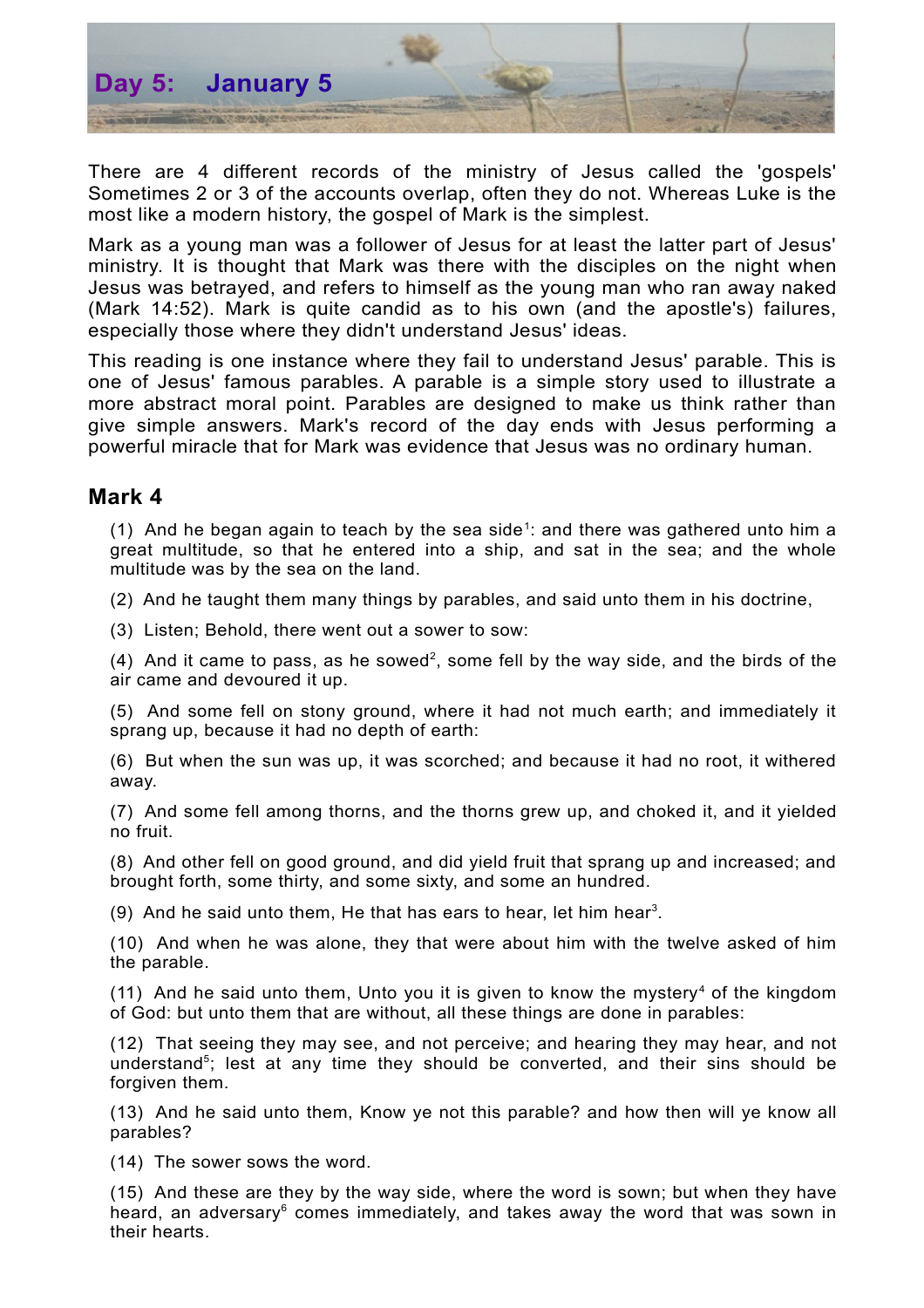(16) And these are they likewise which are sown on stony ground; who, when they have heard the word, immediately receive it with gladness;

(17) And have no root in themselves, and so are temporary: afterward, when affliction or persecution arises for the word's sake, immediately they are offended.

(18) And these are they which are sown among thorns; such as hear the word,

(19) And the cares<sup>[7](#page-2-6)</sup> of this world, and the deceitfulness of riches, and the lusts of other things entering in, choke the word, and it becomes unfruitful.

(20) And these are they which are sown on good ground; such as hear the word, and receive it, and bring forth fruit, some thirtyfold, some sixty, and some an hundred.

(21) And he said unto them, Is a lamp brought to be put under a bushel, or under a bed? and not to be set on a lampstand?

(22) For there is nothing hid, which shall not be manifested; neither was any thing kept secret, but that it should come abroad.

(23) If any man have ears to hear, let him hear.

(24) And he said unto them, Take heed what ye hear: with what measure you give, it shall be measured to you: and unto you that hear shall more be given.

(25) For he that has, to him shall be given: and he that has not, from him shall be taken even that which he has.

(26) And he said, So is the kingdom of God, as if a man should cast seed into the ground;

(27) And should sleep, and rise night and day, and the seed should spring and grow up, he knows not how.

(28) For the earth brings forth fruit of herself; first the blade, then the ear, after that the full corn in the ear.

(29) But when the fruit is brought forth, immediately he puts in the sickle, because the harvest is come.

(30) And he said, To what shall we liken the kingdom of God? or with what comparison shall we compare it?

(31) It is like a grain of mustard seed, which, when it is sown in the earth, is smaller than all the seeds that be in the earth:

(32) But when it is sown, it grows up, and becomes greater than all herbs, and shoots out great branches; so that the birds of the air may lodge under the shadow of it.

(33) And with many similar parables spoke he the word unto them, as they were able to hear it.

(34) But without a parable spoke he not unto them: and when they were alone, he explained<sup>[8](#page-2-7)</sup> all things to his disciples.

(35) And the same day, when the evening was come, he said unto them, Let us pass over unto the other side.

(36) And when they had sent away the multitude, they took him even as he was in the ship<sup>[9](#page-2-8)</sup>. And there were also with him other little boats.

(37) And there arose a great storm of wind, and the waves beat into the ship, so that it was now full.

(38) And he was in the hinder part of the ship, asleep on a pillow<sup>[10](#page-2-9)</sup>: and they awake him, and say unto him, Master<sup>[11](#page-2-10)</sup>, care thou not that we perish?